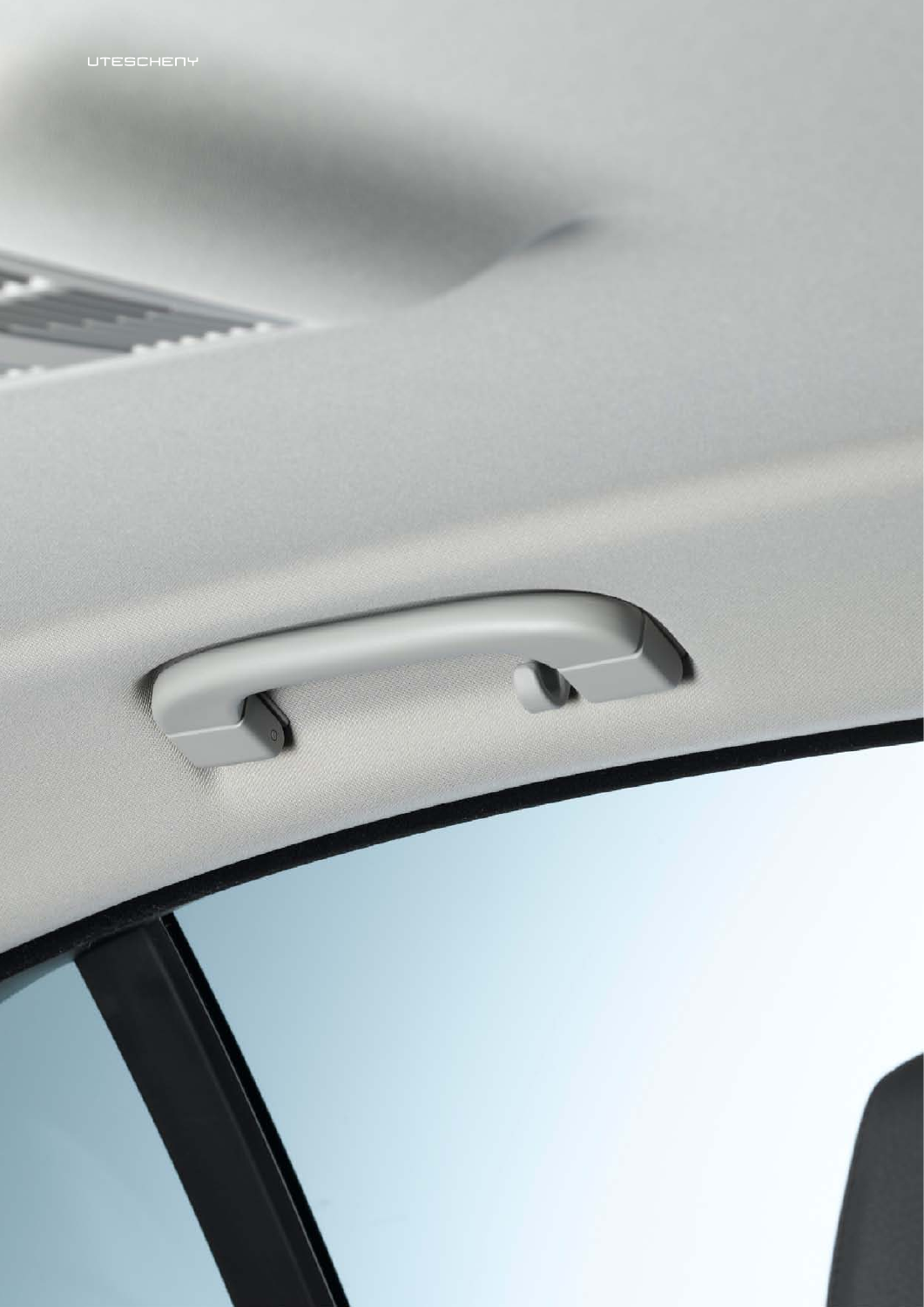### High quality injection-moulded parts for the automotive industry

Utescheny has been producing innovative, high quality injectionmoulded parts for the automotive industry since 1976. Central to what we do is a commitment to always developing unique solutions for every vehicle, perfectly reflecting the special nature of the model and its brand - a commitment that numerous well-known vehicle manufacturers from across Europe have now come to appreciate.

Using our extensive expertise in materials and manufacturing technology and the most up-to-date technical equipment, we develop and manufacture plastic components of the highest design and functional standards for our clients, for a vast range of applications in vehicle interiors. Integrated project management at every stage of the process ensures timely completion in accordance with clients' specifications. The measure of success for what we do is always the same – complete customer satisfaction.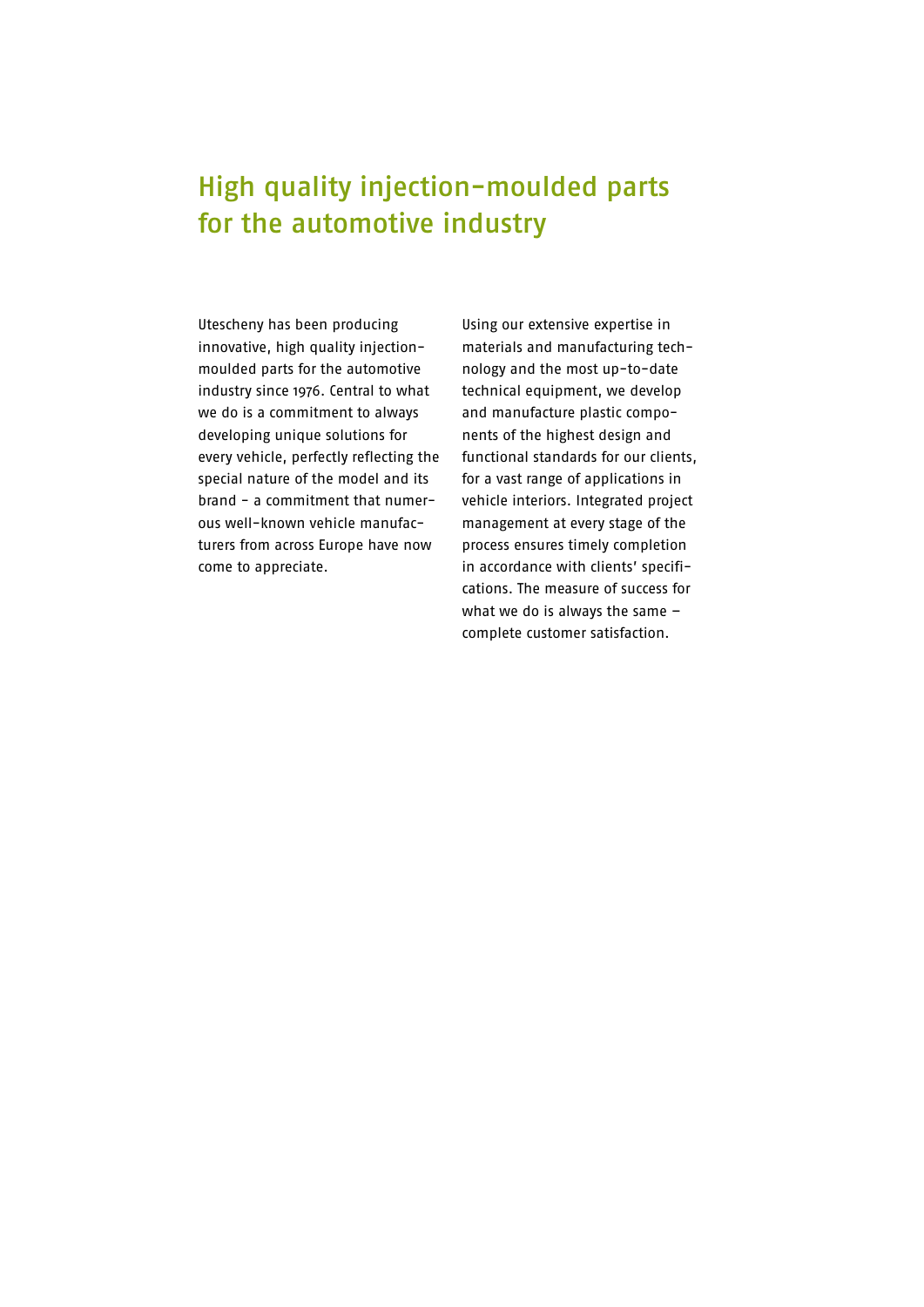### Central to what we do is a commitment to always developing unique solutions for every vehicle, perfectly reflecting the special nature of the model and its brand



#### **General interior**

Convertible seatbelt feeder Boot hooks Boot handles Covers Storage compartments

#### **Roof product range**

Roof handles Hinged handles Roof console storage pocket Glasses holder Luggage net holders Coat hooks **Covers** Trim components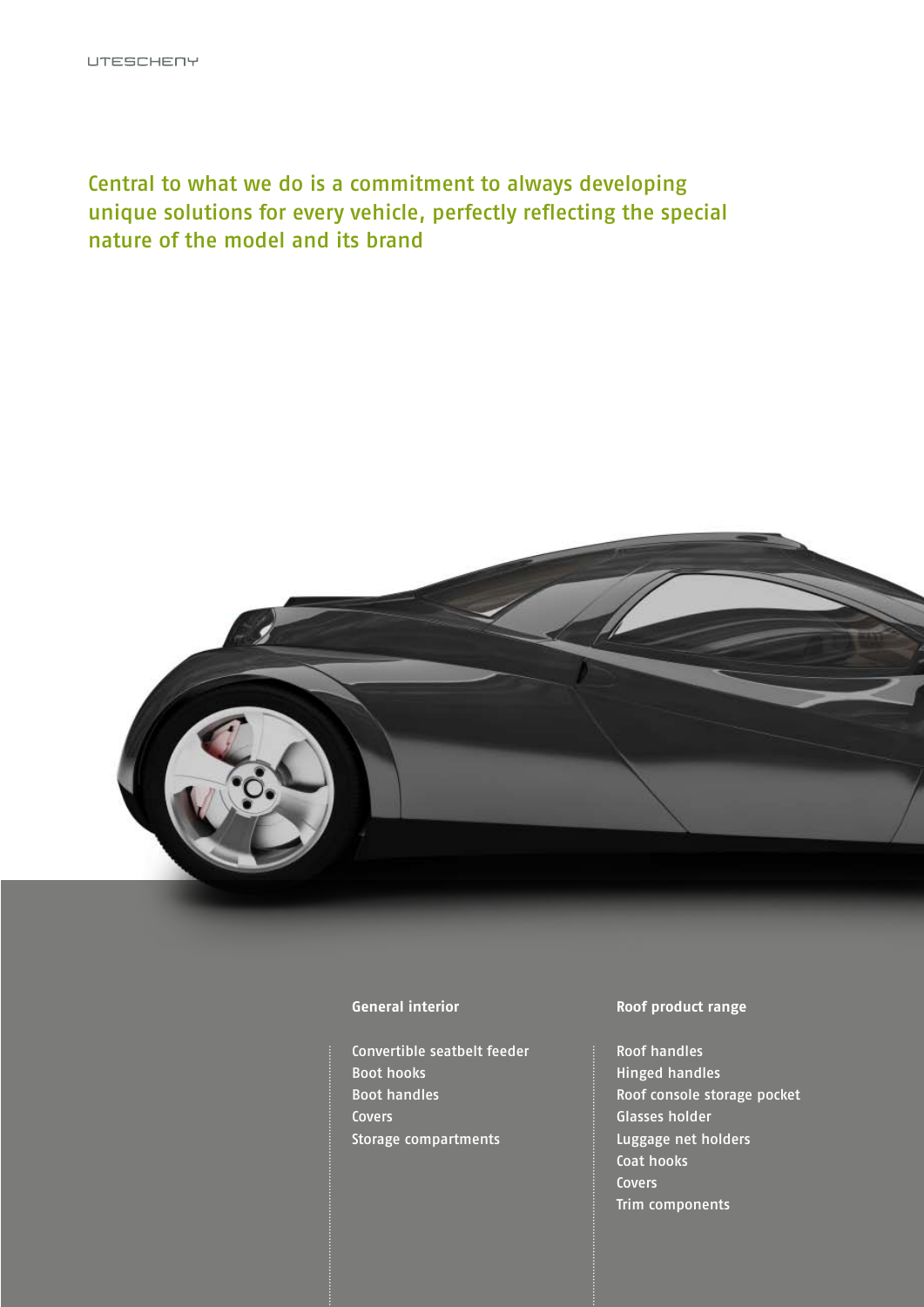

#### **Instrument panel product range**

Storage pockets Covers Cup holders Central console Central arm rest Central console storage pockets Ashtrays Decorative trim

#### **Door product range**

Door handle Visor control switch Door interior controls Door storage pockets Speaker covers Covers Trim components Decorative trim

#### **Metal substitution product range**

Accelerator pedal Clutch pedal Convertible roof lock Convertible roof frame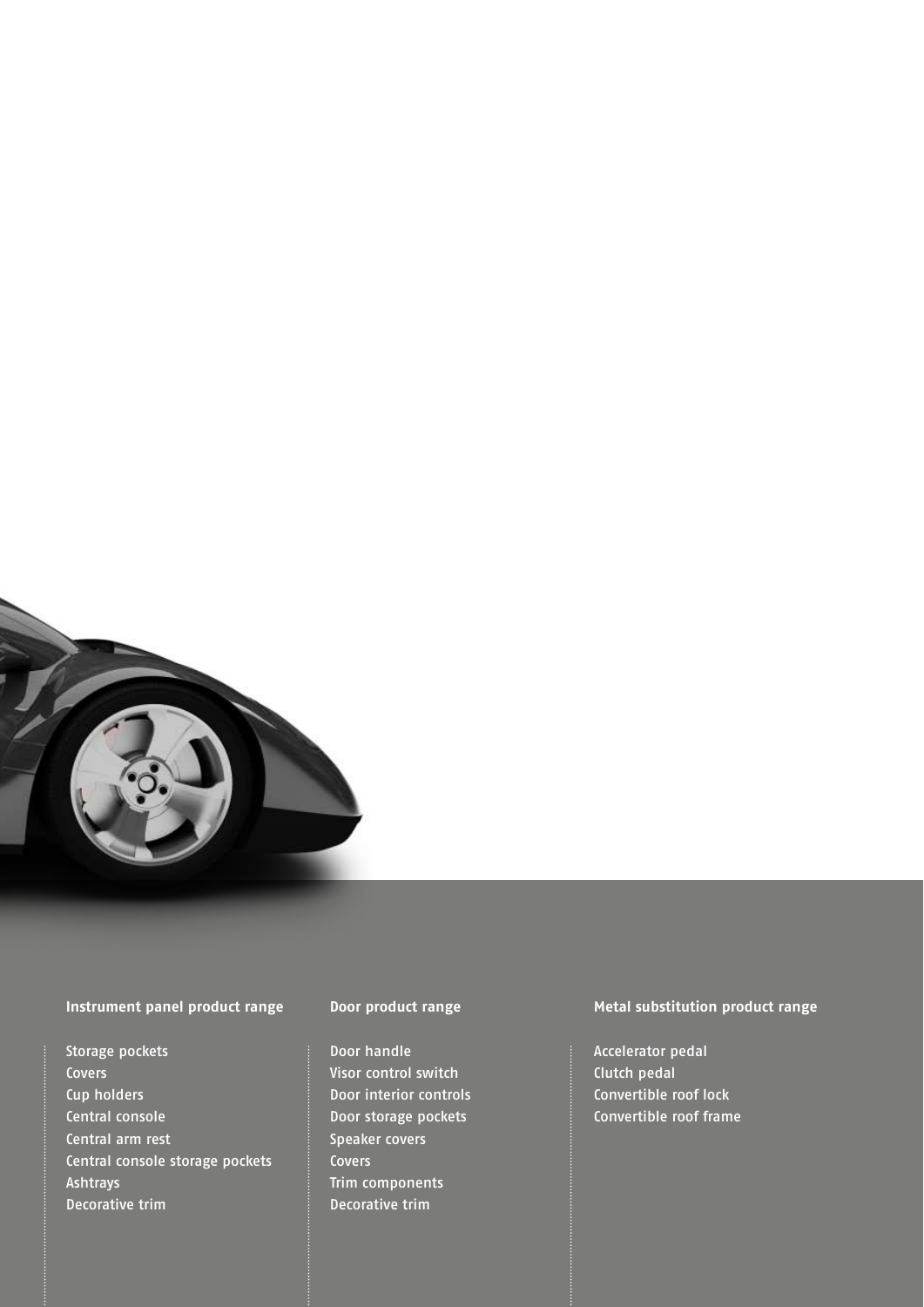#### **UTESCHENY**







Audi

**BMW** 

**Cadence Innovation** 

**Daimler** 

**Faurecia** 

**Findlay Industries** 

**FTE Mexico** 

**Grupo Antolin** 

**Happich** 

industrialesud

Intier

Landrover

**Novem** 

Peguform

Polytec

**Porsche** 

Röchling

Seat

**Skoda** 

**VW**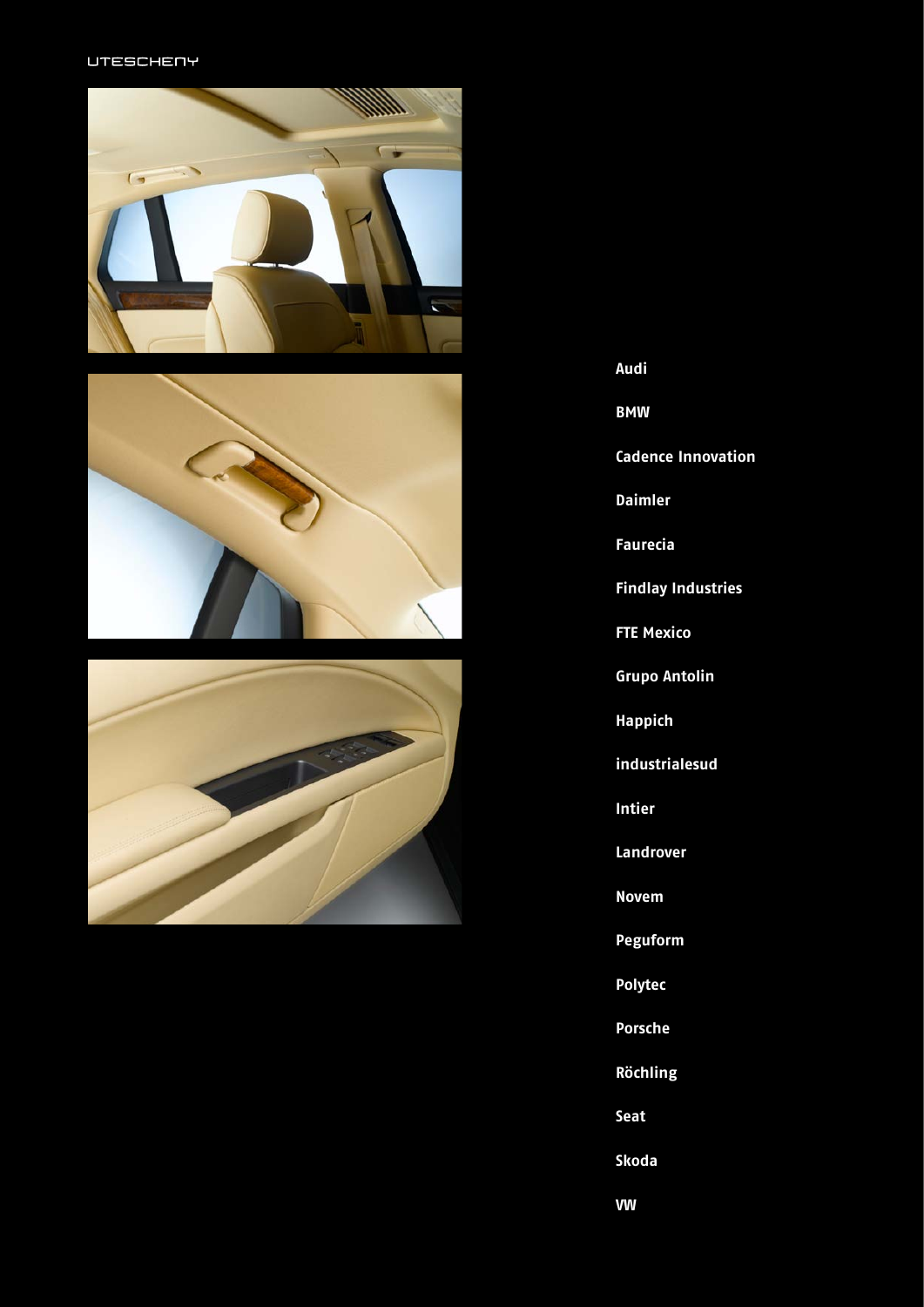Whether for roof handles, storage pockets, seatbelt feeders or covers, or for central consoles, coat hooks, decorative trims or cup holders – there is hardly a single plastic injection moulded product for vehicle interiors that we could not manufacture.

Furthermore we can offer new, highly durable plastic products as substitutes for metal products: e.g. clutch and accelerator pedals or convertible frames. Our client list includes numerous well-known vehicle brands, from A for Audi to V for Volkswagen.









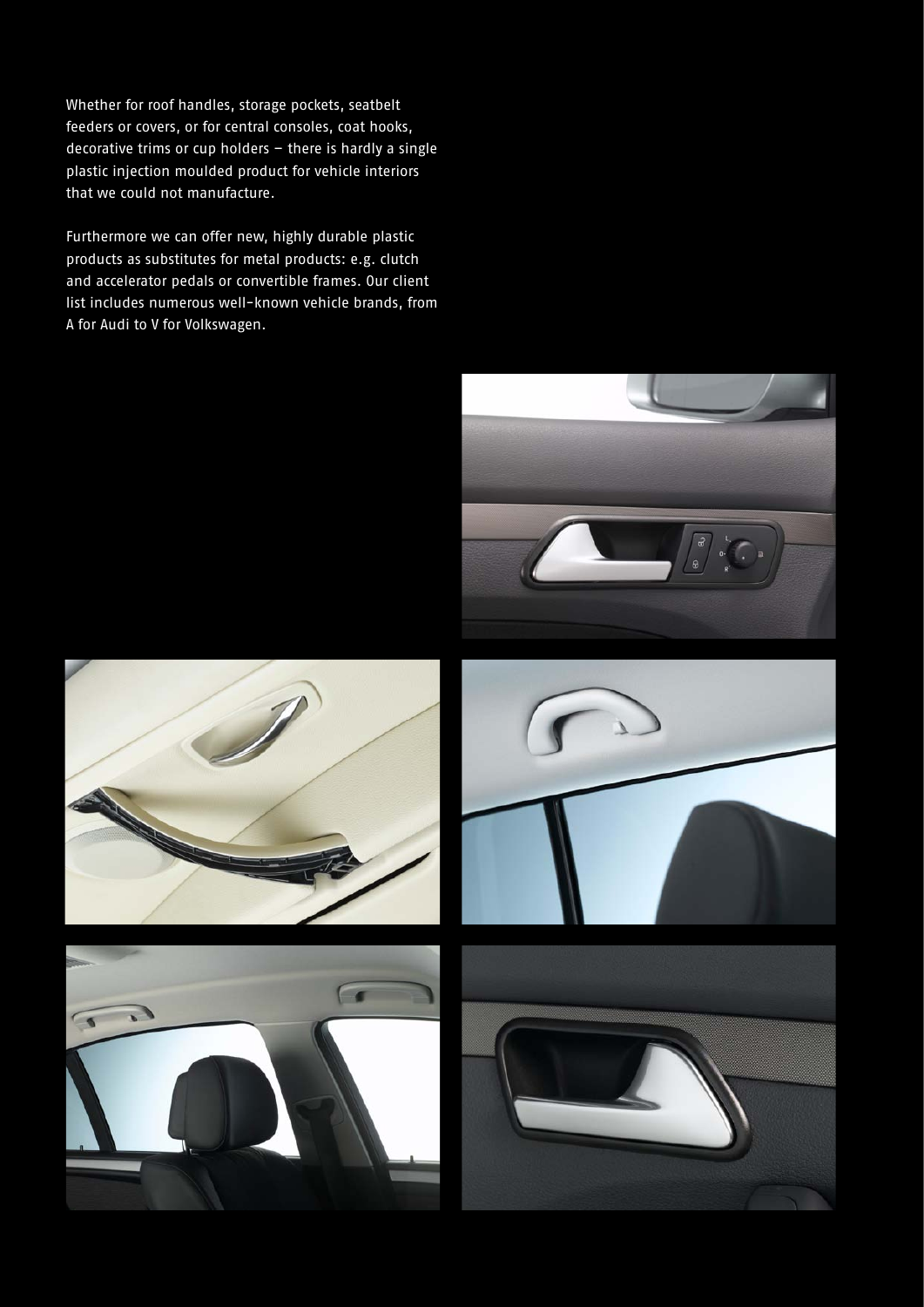

**I-**

 $\bullet$ 

 $\bullet$ 

 $(\textcolor{red}{\bullet}$ 

 $\odot$ 

8

 $\bullet$ 

 $\overline{\mathbf{O}}$ 

 $\mathbb{C}$ 

P

 $\bullet$ 

O

 $\bullet$ 

 $\overline{\mathbf{Q}}$ 

 $\mathbf{D}_\circ$ 

í,

 $\frac{a}{\bullet}$ 

C

 $\overline{\Omega}$ 

 $\odot$ 

**Except** 

۰

J

 $\bullet$ 

q

 $\bullet$   $\bullet$ 

R

 $\Theta$ .

 $\mathbf{\Omega}$ 

 $\begin{array}{c} \nabla \mathcal{E} \\
\uparrow \end{array}$ 

..

0

Ž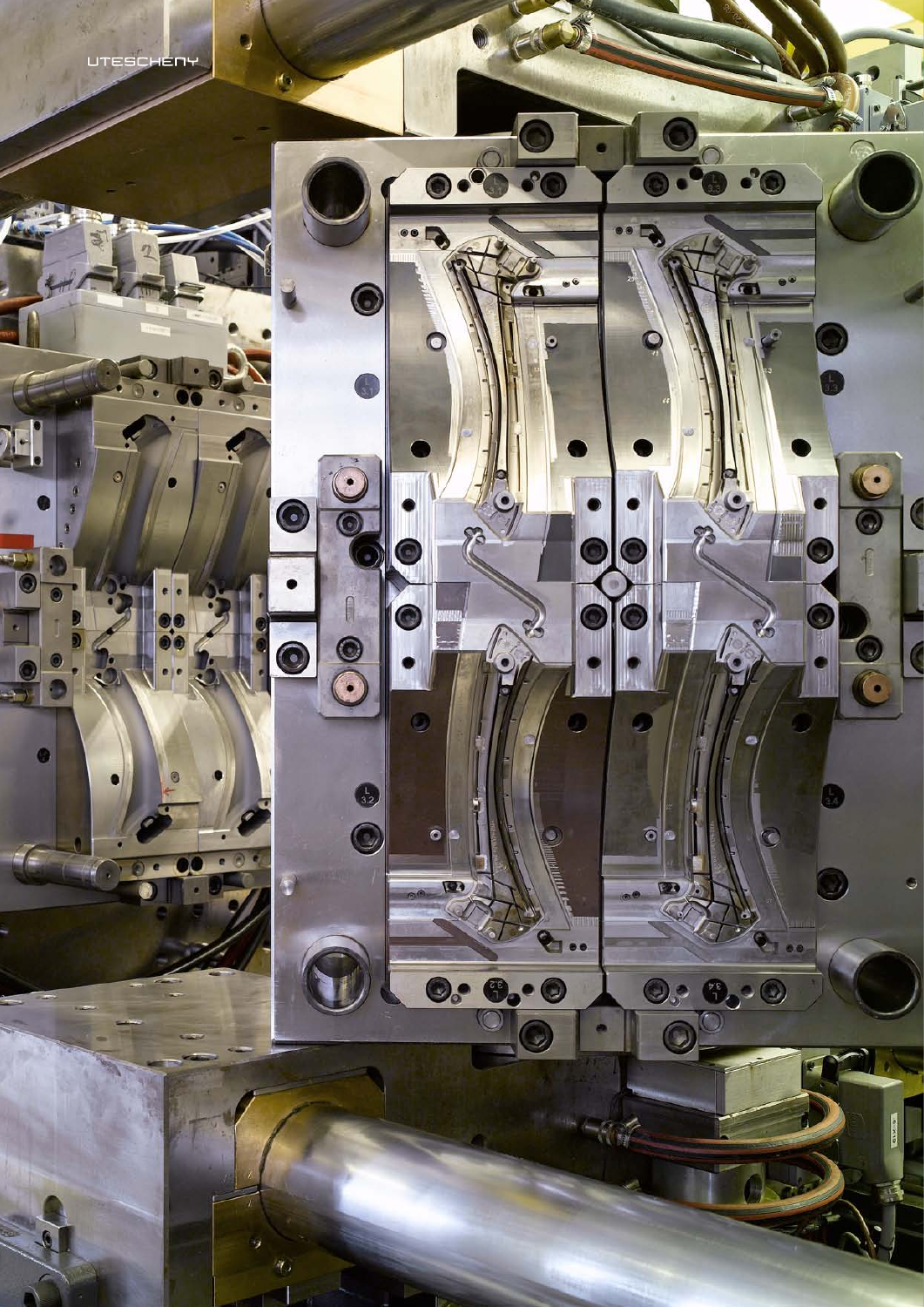## Plastic injection moulding & assembly The right procedure for every requirement

Whether for single or dual component injection moulding, gas pressure method (GPM) or our unique, patented GPM+2C combined process – we can offer you the perfect solution for any requirement. With over 60 production machines and clamping forces of 50 to 500 tonnes we can produce high quality, costeffective injection moulded products for every type of requirement.

Fully automated production, on our in-house-developed automated assembly machines, enables fast and efficient component assembly - from single units to mass production. All component parts are assembled ready-for-use and prepared for fast and easy fitting in the vehicle.

Packing into selected cargo carriers ready for shipment is also integrated into our automated assembly machines - saving our clients time and money.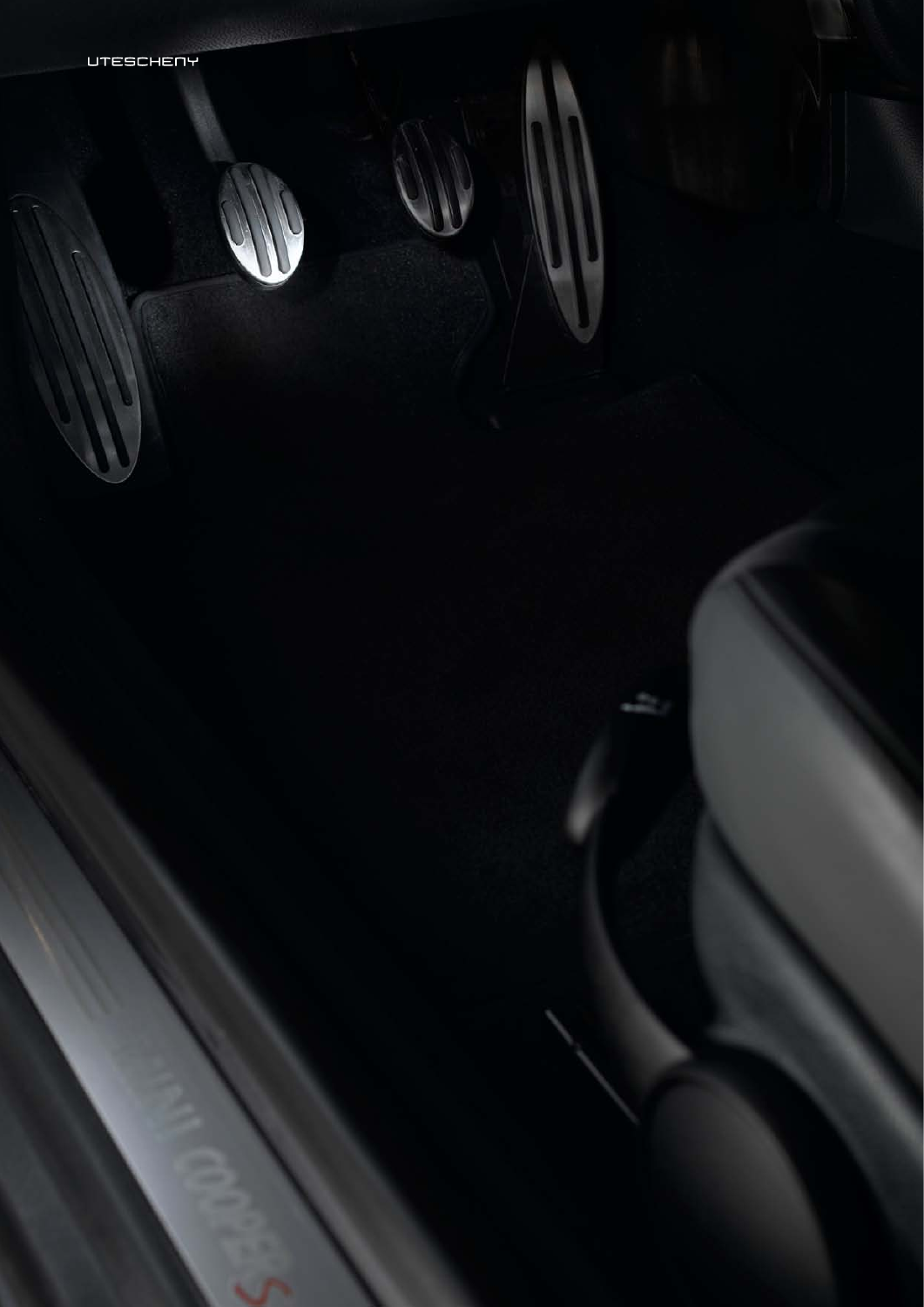### Quality philosophy Our goal: complete customer satisfaction

For us, quality is not a promise but a fact. Strict control of incoming goods, automated production monitoring and comprehensive supplier management enables us to establish a complete value chain, from raw materials to finished product.

As a long-established company of over 30 years' standing, quality and reliability are our utmost priorities. Complete customer satisfaction coupled with our own commitment to always delivering the best of all possible solutions are the driving forces behind what we do on a day-to-day basis, together with ongoing development of new innovations in the field of injection moulding technology.